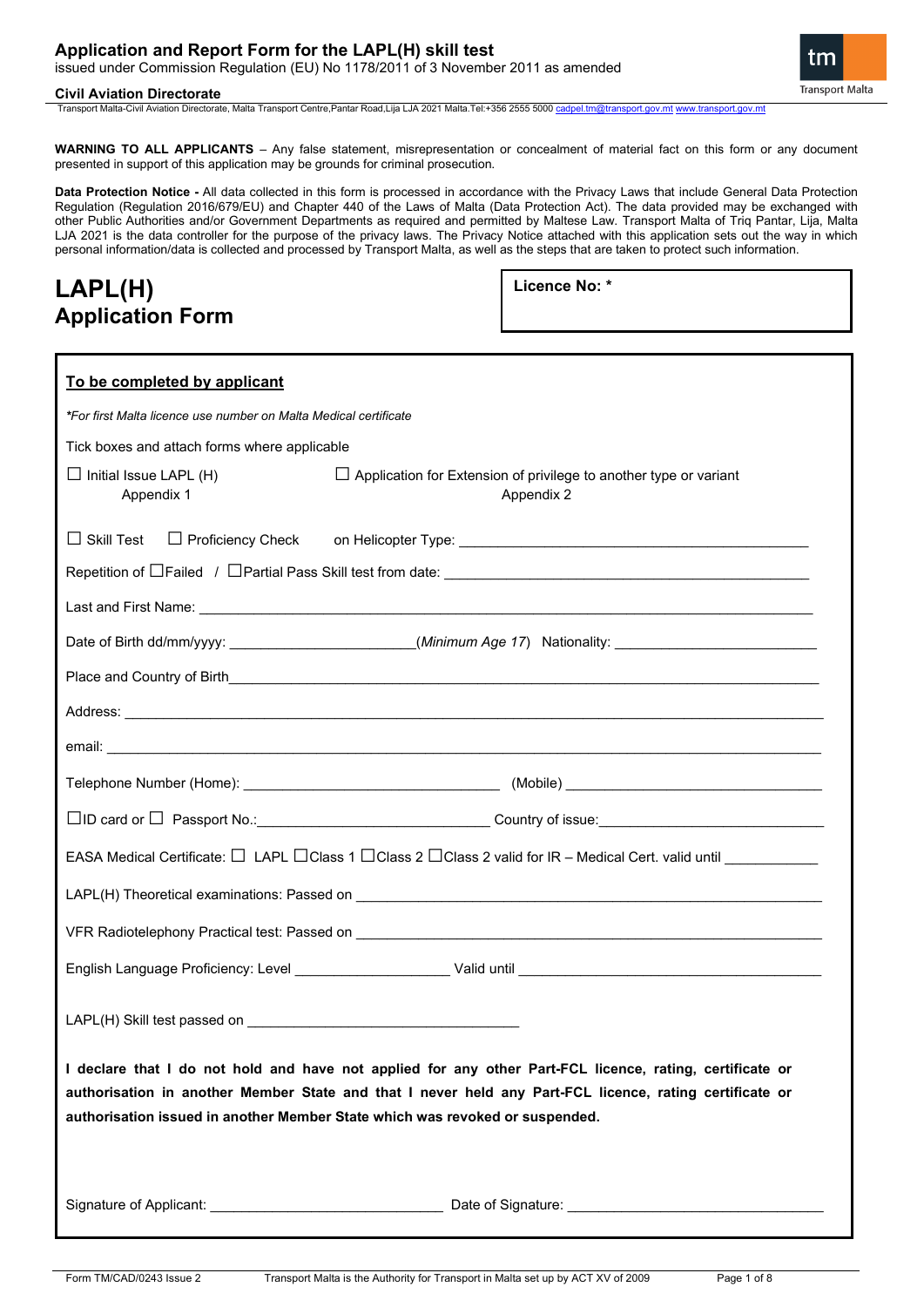**Application and Report Form for the LAPL(H) Skill test**<br>Transport Malta-Civil Aviation Directorate, Malta Transport Centre,Pantar Road,Lija LJA 2021 Malta.Tel:+356 2555 5000 <u>[cadpel.tm@transport.gov.mt](mailto:cadpel.tm@transport.gov.mt)</u> www.t<u>ransport.gov</u>

# **LAPL(H)**

# **Applicant's Full Name and Licence No:\***

### **Skill Test and Proficiency Check Report Form LAPL(H) Application Form**

|              | Flight Examiners should be guided by the information in the Flight Examiner's Manual.<br>Use of checklist, airmanship, control of helicopter by external visual reference, anti/de- |                     |                           |
|--------------|-------------------------------------------------------------------------------------------------------------------------------------------------------------------------------------|---------------------|---------------------------|
|              | icing procedures, etc. apply in all sections.                                                                                                                                       |                     | Attempt $\Box$ 1 $\Box$ 2 |
|              | SECTION 1 PRE-FLIGHT OR POST-FLIGHT CHECKS AND PROCEDURES                                                                                                                           | <b>FE Initials:</b> | Date:                     |
| Α            | Helicopter knowledge (for example technical log, fuel, mass and balance,<br>performance), flight planning, NOTAM, and weather briefing                                              |                     |                           |
| В            | Pre-flight inspection or action, location of parts and purpose                                                                                                                      |                     |                           |
| С            | Cockpit inspection, starting procedure                                                                                                                                              |                     |                           |
| D            | Communication and navigation equipment checks, selecting and setting frequencies                                                                                                    |                     |                           |
| Е            | Pre-take-off procedure and ATC liaison                                                                                                                                              |                     |                           |
| F            | Parking, shutdown and post-flight procedure                                                                                                                                         |                     |                           |
| <b>AREAS</b> | SECTION 2 HOVER MANOEUVRES, ADVANCED HANDLING AND CONFINED                                                                                                                          | <b>FE Initials:</b> | Date:                     |
| Α            | Take-off and landing (lift off and touch down)                                                                                                                                      |                     |                           |
| В            | Taxi and hover taxi                                                                                                                                                                 |                     |                           |
| C            | Stationary hover with head, cross and tail wind                                                                                                                                     |                     |                           |
| D            | Stationary hover turns, 360 ° left and right (spot turns)                                                                                                                           |                     |                           |
| Е            | Forward, sideways and backwards hover manoeuvring                                                                                                                                   |                     |                           |
| F            | Simulated engine failure from the hover                                                                                                                                             |                     |                           |
| G            | Quick stops into and downwind                                                                                                                                                       |                     |                           |
| H            | Sloping ground or unprepared sites landings and take-offs                                                                                                                           |                     |                           |
|              | Take-offs (various profiles)                                                                                                                                                        |                     |                           |
| J            | Crosswind and downwind take-off (if practicable)                                                                                                                                    |                     |                           |
| Κ            | Take-off at maximum take-off mass (actual or simulated)                                                                                                                             |                     |                           |
| L            | Approaches (various profiles)                                                                                                                                                       |                     |                           |
| M            | Limited power take-off and landing                                                                                                                                                  |                     |                           |
| N            | Autorotations (FE to select two items from the following: basic, range, low speed,<br>and 360 ° turns)                                                                              |                     |                           |
| O            | Autorotative landing                                                                                                                                                                |                     |                           |
| P            | Practice forced landing with power recovery                                                                                                                                         |                     |                           |
| Q            | Power checks, reconnaissance technique, approach and departure technique                                                                                                            |                     |                           |
|              | <b>SECTION 3 NAVIGATION AND EN-ROUTE PROCEDURES</b>                                                                                                                                 | <b>FE Initials:</b> | Date:                     |
| Α            | Navigation and orientation at various altitudes or heights and map reading                                                                                                          |                     |                           |
| B            | Altitude or height, speed, heading control, observation of airspace and altimeter<br>setting                                                                                        |                     |                           |
| С            | Monitoring of flight progress, flight-log, fuel usage, endurance, ETA, assessment of<br>track error, re-establishment of correct track and instrument monitoring                    |                     |                           |
| D            | Observation of weather conditions and diversion planning                                                                                                                            |                     |                           |
| Е            | Collision avoidance (look-out procedures)                                                                                                                                           |                     |                           |
| F            | ATC liaison with due observance of regulations                                                                                                                                      |                     |                           |
|              | <b>SECTION 4 FLIGHT PROCEDURES AND MANOEUVRES</b>                                                                                                                                   | <b>FE Initials:</b> | Date:                     |
| A            | Level flight, control of heading, altitude or height and speed                                                                                                                      |                     |                           |
| В            | Climbing and descending turns to specified headings                                                                                                                                 |                     |                           |
| С            | Level turns with up to 30 ° bank, 180 ° to 360 ° left and right                                                                                                                     |                     |                           |
|              | SECTION 5 ABNORMAL AND EMERGENCY PROCEDURES (SIMULATED WHERE                                                                                                                        |                     |                           |
|              | <b>APPROPRIATE)</b>                                                                                                                                                                 | <b>FE Initials:</b> | Date:                     |
|              | Note: The FE selects 4 items from the following:                                                                                                                                    |                     |                           |
| A            | Engine malfunctions, including governor failure, carburettor or engine icing and oil                                                                                                |                     |                           |
|              | system, as appropriate                                                                                                                                                              |                     |                           |
| B            | Fuel system malfunction                                                                                                                                                             |                     |                           |
| С            | Electrical system malfunction                                                                                                                                                       |                     |                           |
| D            | Hydraulic system malfunction, including approach and landing without hydraulics,<br>as applicable                                                                                   |                     |                           |
| Е            | Main rotor or anti-torque system malfunction (FFS or discussion only)                                                                                                               |                     |                           |
| F            | Fire drills, including smoke control and removal, as applicable                                                                                                                     |                     |                           |
| G            | Other abnormal and emergency procedures as outlined in appropriate flight manual                                                                                                    |                     |                           |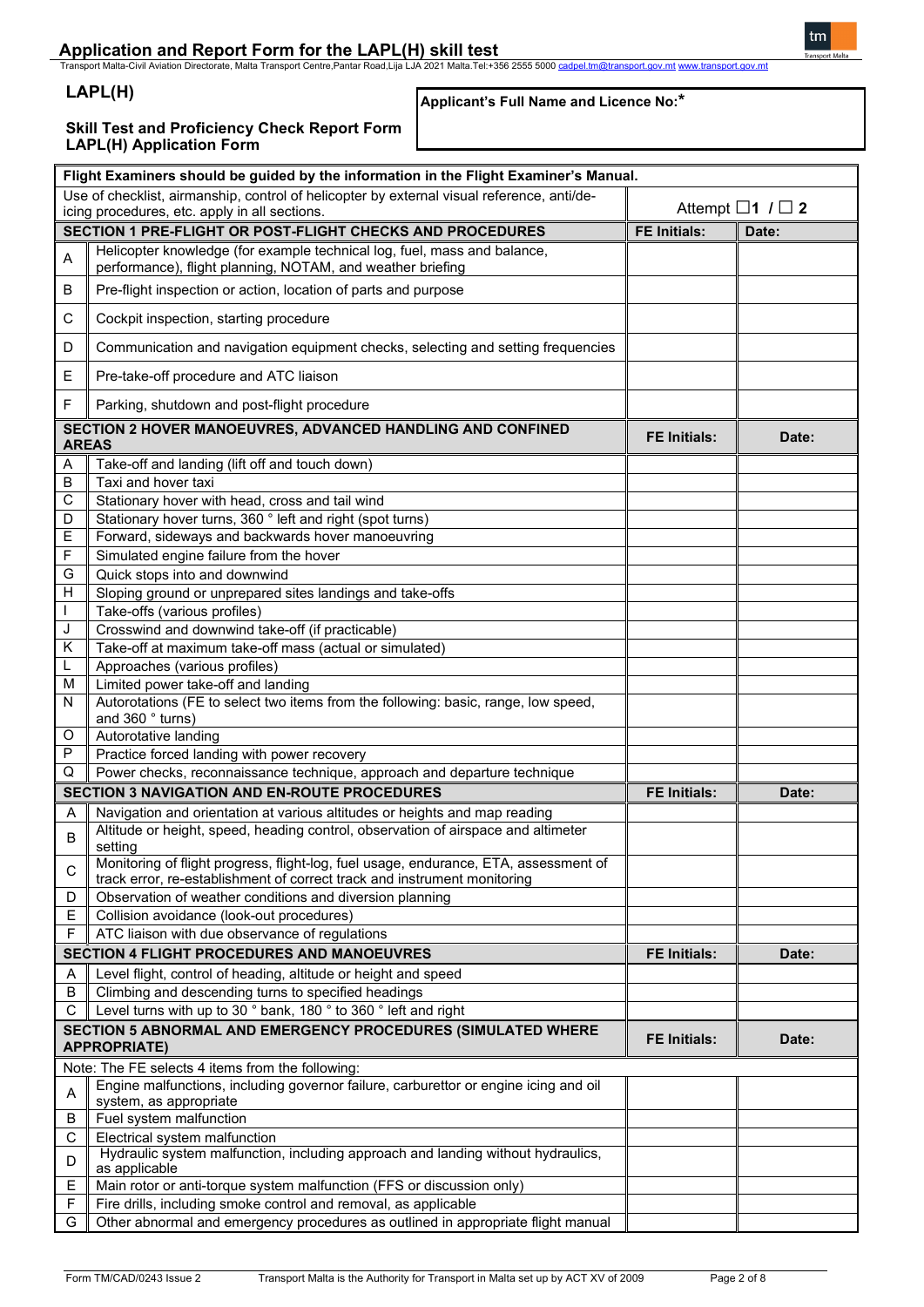# **LAPL(H) Skill Test**

# **CONTENTS OF THE SKILL TEST FOR THE ISSUE OF A LAPL(H)**

- (a) The area and route to be flown for the skill test should be chosen by the FE. The route should end at the aerodrome of departure or at another aerodrome. The applicant should be responsible for the flight planning and should ensure that all equipment and documentation for the execution of the flight are on board. The navigation section of the test should consist of at least two legs, each leg of a minimum duration of 10 minutes. The skill test may be conducted in two flights.
- (b) An applicant should indicate to the FE the checks and duties carried out, including the identification of radio facilities. Checks should be completed in accordance with the flight manual or the authorised checklist or pilot operating handbook for the helicopter on which the test is being taken. During pre-flight preparation for the test the applicant should be required to determine power settings and speeds. Performance data for take-off, approach and landing should be calculated by the applicant in compliance with the operations manual or flight manual for the helicopter used.

# **FLIGHT TEST TOLERANCE**

- (c) The applicant should demonstrate the ability to:
	- (1) operate the helicopter within its limitations;
	- (2) complete all manoeuvres with smoothness and accuracy;
	- (3) exercise good judgment and airmanship;
	- (4) apply aeronautical knowledge;
	- (5) maintain control of the helicopter at all times in such a manner that the successful outcome of a procedure or manoeuvre is never seriously in doubt.
- (d) The following limits are for general guidance. The FE should make allowance for turbulent conditions and the handling qualities and performance of the helicopter used:

|                  | (i) normal flight                   | $± 150$ ft                        |
|------------------|-------------------------------------|-----------------------------------|
| $(1)$ height     | (ii) with simulated major emergency | $±$ 200 ft                        |
|                  | (iii) hovering IGE flight           | $±2$ ft                           |
|                  | (i) take-off and approach           | $-10/+15$ knots                   |
| $(2)$ speed      | (ii) all other flight regimes       | $± 15$ knots                      |
|                  | (i) take-off hover IGE              | $± 3$ ft                          |
| (3) ground drift | (ii) landing                        | no sideways or backwards movement |

### **CONTENT OF THE SKILL TEST**

(e) The skill test contents and sections set out in this AMC should be used for the skill test for the issue of a LAPL(H):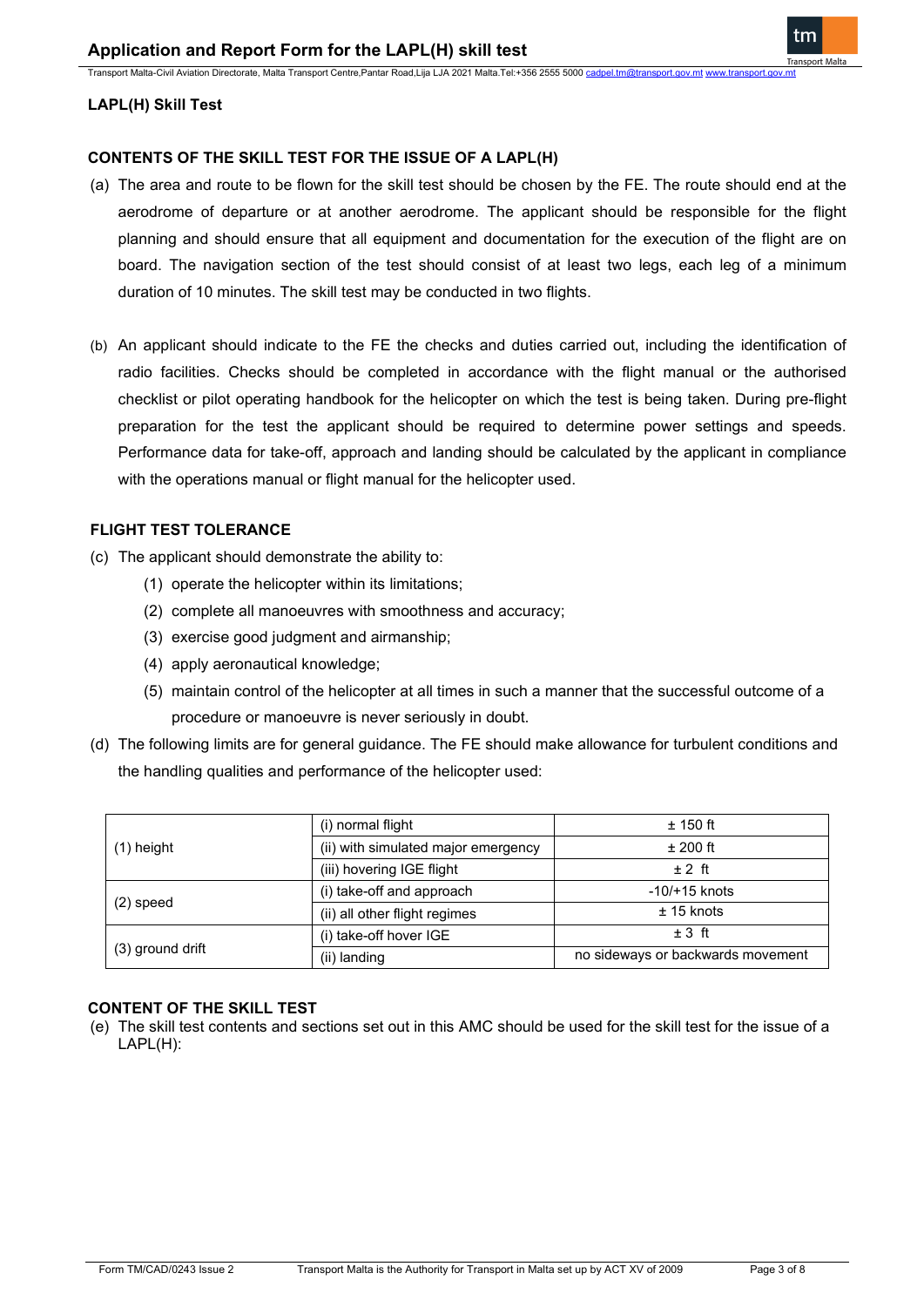Application and Report Form for the LAPL(H) skill test<br>Transport Malta-Civil Aviation Directorate, Malta Transport Centre,Pantar Road,Lija LJA 2021 Malta.Tel:+356 2555 5000 <u>[cadpel.tm@transport.gov.mt](mailto:cadpel.tm@transport.gov.mt) www.transport.gov.m</u>t

| <b>LAPL(H) Skill Test/ Proficiency Check</b><br>Details of the Flight and Result of the Test                                                                                                                                                                                                                                                                                                                                                                                                                                                                                                                                                                                                                                                                                      | <b>Licence No:</b>                                                                        |  |
|-----------------------------------------------------------------------------------------------------------------------------------------------------------------------------------------------------------------------------------------------------------------------------------------------------------------------------------------------------------------------------------------------------------------------------------------------------------------------------------------------------------------------------------------------------------------------------------------------------------------------------------------------------------------------------------------------------------------------------------------------------------------------------------|-------------------------------------------------------------------------------------------|--|
| To be Completed by the Examiner                                                                                                                                                                                                                                                                                                                                                                                                                                                                                                                                                                                                                                                                                                                                                   |                                                                                           |  |
| $\Box$ Skill Test<br>Details of Check:                                                                                                                                                                                                                                                                                                                                                                                                                                                                                                                                                                                                                                                                                                                                            | $\Box$ Proficiency Check                                                                  |  |
|                                                                                                                                                                                                                                                                                                                                                                                                                                                                                                                                                                                                                                                                                                                                                                                   |                                                                                           |  |
|                                                                                                                                                                                                                                                                                                                                                                                                                                                                                                                                                                                                                                                                                                                                                                                   |                                                                                           |  |
|                                                                                                                                                                                                                                                                                                                                                                                                                                                                                                                                                                                                                                                                                                                                                                                   |                                                                                           |  |
|                                                                                                                                                                                                                                                                                                                                                                                                                                                                                                                                                                                                                                                                                                                                                                                   |                                                                                           |  |
| Blocks Off ____________________________Blocks-on__________________________Block time: ________________________                                                                                                                                                                                                                                                                                                                                                                                                                                                                                                                                                                                                                                                                    |                                                                                           |  |
| Result of the test on $\Box$ 1 <sup>st</sup> Attempt $\Box$ 2 <sup>nd</sup> Attempt:                                                                                                                                                                                                                                                                                                                                                                                                                                                                                                                                                                                                                                                                                              | the control of the control of the control of the control of the control of the control of |  |
| <b>PARTIAL PASS*</b><br><b>FAIL*</b><br><b>PASS</b>                                                                                                                                                                                                                                                                                                                                                                                                                                                                                                                                                                                                                                                                                                                               | <b>Applicant's Signature:</b>                                                             |  |
| During the LAPL skill test the applicant has $\Box$ demonstrated $\Box$ did not demonstrate* that he/she<br>has acquired an adequate level of theoretical knowledge of Operational Procedures, Flight Performance<br>and Aircraft General Knowledge.<br>Record reasons why item(s) was failed or test was incomplete. Record training required or recommended if<br>applicable.                                                                                                                                                                                                                                                                                                                                                                                                   |                                                                                           |  |
|                                                                                                                                                                                                                                                                                                                                                                                                                                                                                                                                                                                                                                                                                                                                                                                   |                                                                                           |  |
| I hereby declare that I have established communication with the applicant without language barriers. I made<br>the applicant aware of the consequences of providing incomplete, inaccurate or false information. I verified<br>that the applicant complies with the qualification, training and experience requirements in Part-FCL. I confirm<br>that all required manoeuvres and exercises have been completed, as well as the verbal theoretical<br>examination, where applicable. I also declare that I have reviewed and applied the national procedures and<br>requirements of the applicant's competent authority contained in version (insert document version as<br>published on the EASA website) ________________________________of the Examiner Differences Document. |                                                                                           |  |
|                                                                                                                                                                                                                                                                                                                                                                                                                                                                                                                                                                                                                                                                                                                                                                                   |                                                                                           |  |
|                                                                                                                                                                                                                                                                                                                                                                                                                                                                                                                                                                                                                                                                                                                                                                                   |                                                                                           |  |
| Signature of Examiner: _______________________________                                                                                                                                                                                                                                                                                                                                                                                                                                                                                                                                                                                                                                                                                                                            |                                                                                           |  |

tm **Transport Malta**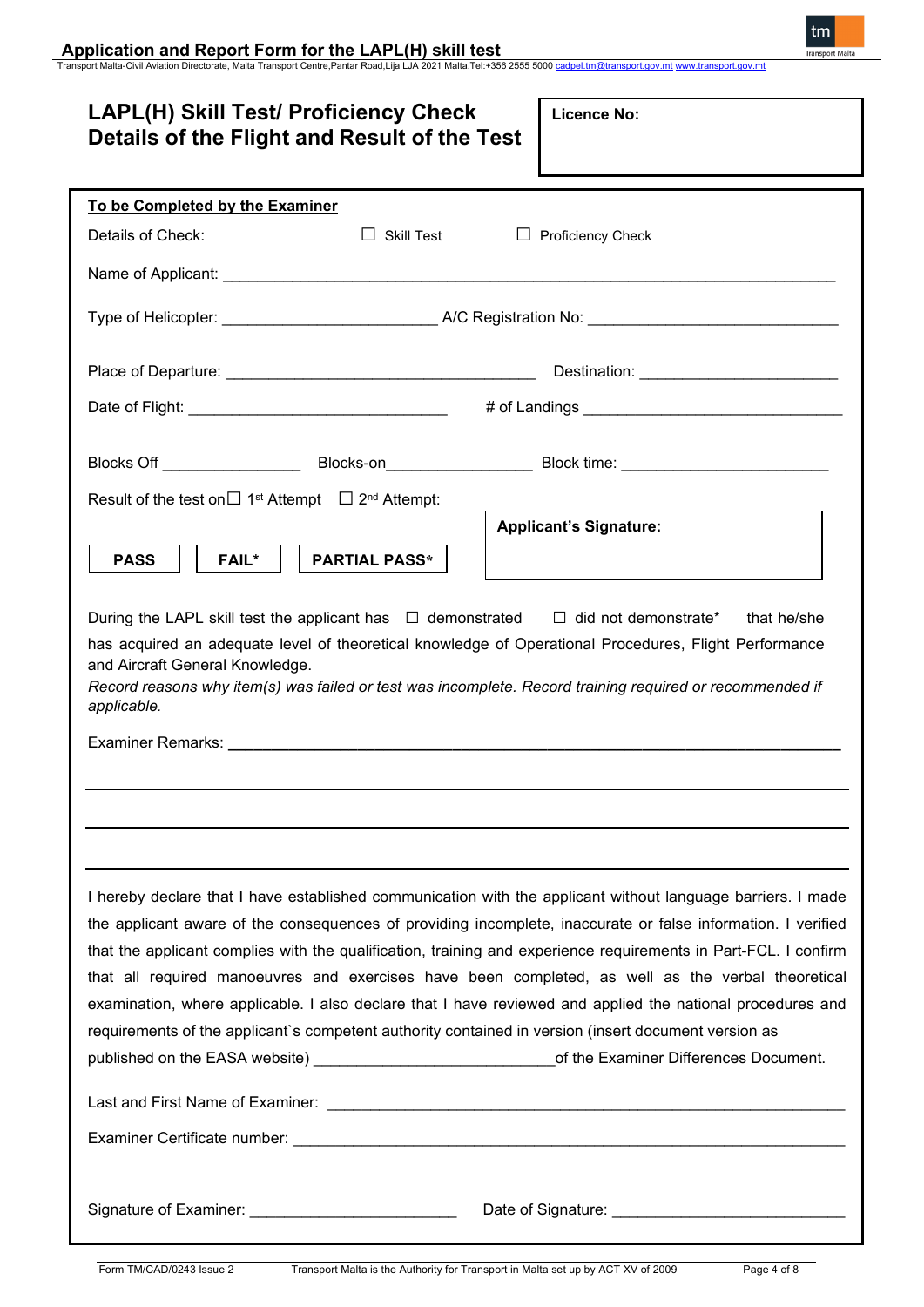Application and Report Form for the LAPL(H) skill test<br>Transport Malta-Civil Aviation Directorate, Malta Transport Centre,Pantar Road,Lija LJA 2021 Malta.Tel:+356 2555 5000 <u>[cadpel.tm@transport.gov.mt](mailto:cadpel.tm@transport.gov.mt) www.transport.gov.m</u>t

# **LAPL(H) Initial Issue Appendix 1 Complete if applicable**

| Licence No: |  |
|-------------|--|
|-------------|--|

tm **Transport Malt** 

| To be completed by ATO and signed by Head of Training                                                                                                                                                                                                |               |                                                                                                                                                                                                                                                    |  |
|------------------------------------------------------------------------------------------------------------------------------------------------------------------------------------------------------------------------------------------------------|---------------|----------------------------------------------------------------------------------------------------------------------------------------------------------------------------------------------------------------------------------------------------|--|
|                                                                                                                                                                                                                                                      |               |                                                                                                                                                                                                                                                    |  |
|                                                                                                                                                                                                                                                      |               | Registration No: _____________________________                                                                                                                                                                                                     |  |
|                                                                                                                                                                                                                                                      |               |                                                                                                                                                                                                                                                    |  |
| Credit given if applicable:*                                                                                                                                                                                                                         |               |                                                                                                                                                                                                                                                    |  |
|                                                                                                                                                                                                                                                      |               | Date of pre-entry flight test Credit given by ATO for PIC experience Hours: (See note)                                                                                                                                                             |  |
| Total Flight Instruction at an ATO in Helicopters Hours: _______________________(40 hours less credit - Maximum                                                                                                                                      |               |                                                                                                                                                                                                                                                    |  |
| credit 20 Hours - See Note) including:                                                                                                                                                                                                               |               |                                                                                                                                                                                                                                                    |  |
|                                                                                                                                                                                                                                                      |               | (1) Flight experience on type of helicopter to be used for the skill test ______________(Minimum 35 hours less credit)                                                                                                                             |  |
|                                                                                                                                                                                                                                                      |               | (2) Dual flight instruction at ATO in Helicopters Hours: ____________________(20 hours less credit - Maximum credit 10                                                                                                                             |  |
| Hours - See Notes),                                                                                                                                                                                                                                  |               |                                                                                                                                                                                                                                                    |  |
|                                                                                                                                                                                                                                                      |               | (3) Supervised Solo Flight time on Helicopters Hours: ________________ Minimum 10 hours, including: __________                                                                                                                                     |  |
| hours of solo cross-country flight time Minimum 5 hours; which include the cross country flight below.<br>To be completed by Instructor supervising qualifying Solo cross-country flight                                                             |               |                                                                                                                                                                                                                                                    |  |
| The applicant completed a Solo Cross country flight of _________________________                                                                                                                                                                     |               | km Minimum 150 km (80NM)                                                                                                                                                                                                                           |  |
| during which a full stop landing at an aerodrome different from the aerodrome of departure has been made.                                                                                                                                            |               |                                                                                                                                                                                                                                                    |  |
|                                                                                                                                                                                                                                                      |               |                                                                                                                                                                                                                                                    |  |
| Leg 1:                                                                                                                                                                                                                                               |               |                                                                                                                                                                                                                                                    |  |
|                                                                                                                                                                                                                                                      |               |                                                                                                                                                                                                                                                    |  |
|                                                                                                                                                                                                                                                      |               |                                                                                                                                                                                                                                                    |  |
|                                                                                                                                                                                                                                                      |               |                                                                                                                                                                                                                                                    |  |
|                                                                                                                                                                                                                                                      |               |                                                                                                                                                                                                                                                    |  |
| To be completed by an authorised Flight Radiotelephony Examiner                                                                                                                                                                                      |               |                                                                                                                                                                                                                                                    |  |
| VFR Radiotelephony Examiner Last and First Name <b>Constitution Construction Constitution</b>                                                                                                                                                        |               |                                                                                                                                                                                                                                                    |  |
| Route No.                                                                                                                                                                                                                                            | Date of test: | Result $\square$ Pass $\square$ Fail                                                                                                                                                                                                               |  |
| RT Examiner Certificate No. <b>Example 2018</b> 2019 12:00:00 PM 2019 2019 12:00:00 PM 2019 2019 2019 2019 2019 2019                                                                                                                                 |               |                                                                                                                                                                                                                                                    |  |
|                                                                                                                                                                                                                                                      |               |                                                                                                                                                                                                                                                    |  |
|                                                                                                                                                                                                                                                      |               |                                                                                                                                                                                                                                                    |  |
|                                                                                                                                                                                                                                                      |               | $\Box$ Recommendation for Skill Test - The ATO confirms that the applicant has completed the training required by                                                                                                                                  |  |
| the approved syllabus, and recommends the applicant for the Skill test                                                                                                                                                                               |               |                                                                                                                                                                                                                                                    |  |
|                                                                                                                                                                                                                                                      |               |                                                                                                                                                                                                                                                    |  |
| Signature of Head of Training: ________________________________                                                                                                                                                                                      |               |                                                                                                                                                                                                                                                    |  |
| *Note:<br>Maximum credit for experience as PIC<br>Not more than total flight time as PIC<br>$\bullet$<br>$\bullet$<br>the skill test will be taken<br>Not more than 10 hours of dual flight instruction<br>$\bullet$<br>٠<br>completed under the ATO |               | Not more than 20 hours of flight instruction time, including not more than 17.5 hours in the type of helicopter in which<br>No credit for 10 hours supervised solo flight including 5 hours solo cross country flight (150 km, 80Nm) which must be |  |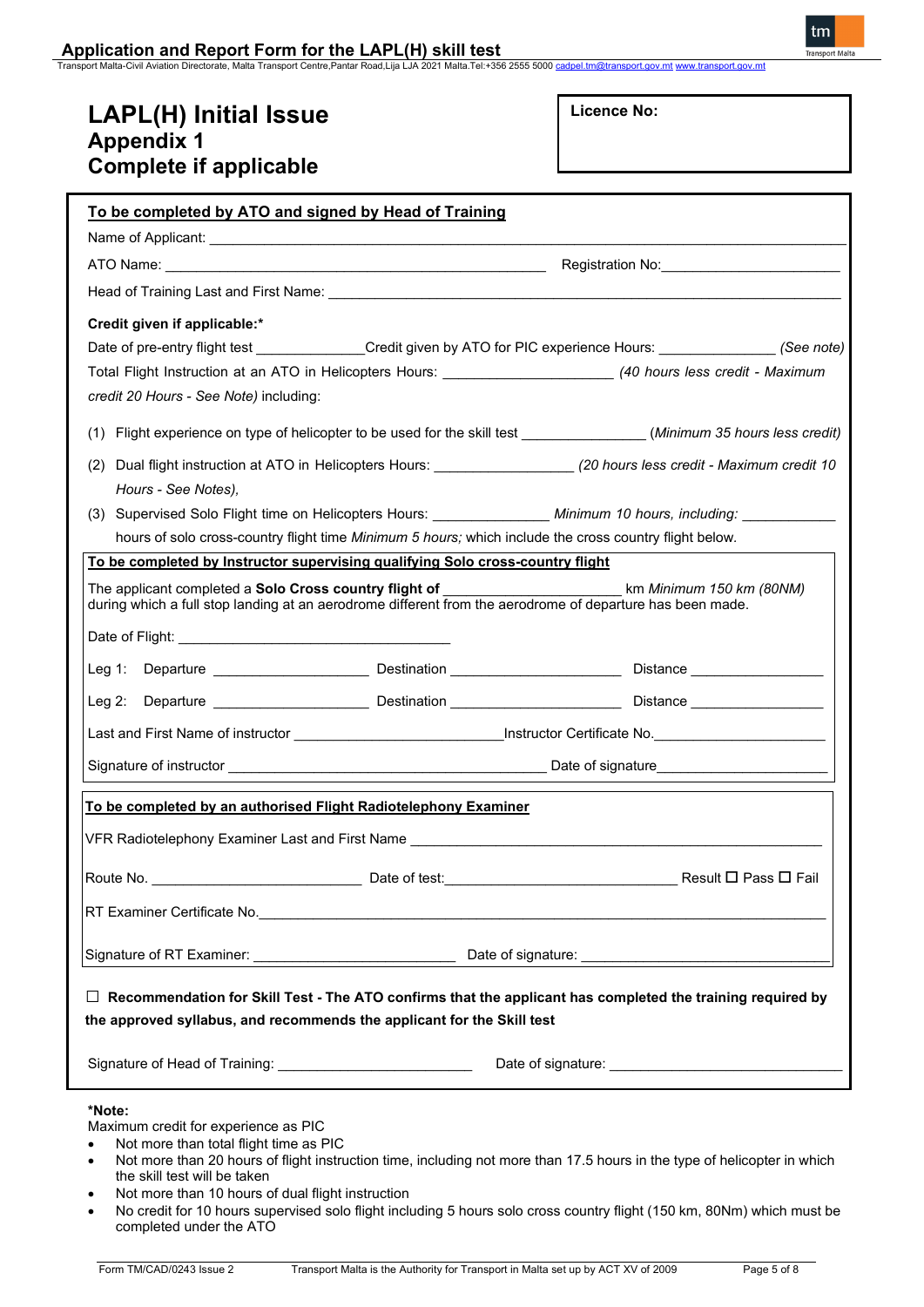## **Extension of privilege to another type or variant on LAPL(H) Appendix 2 Complete if applicable** Licence No:

| I declare that the applicant has completed in the new $\Box$ type or $\Box$ variant above:                                                                               |
|--------------------------------------------------------------------------------------------------------------------------------------------------------------------------|
|                                                                                                                                                                          |
| Dual take-offs and landings Number: _________________________ Minimum 15 take-offs & landings                                                                            |
| Supervised solo take-offs and landings Number: Minimum 15 take-offs & landings                                                                                           |
| Licence Type:_____________________Licence No:__________________State of Licence Issue: ___________________                                                               |
|                                                                                                                                                                          |
| Note: Following the above training the applicant has to pass a skill test on the new type of helicopter.<br>Completed LAPL(H) Skill test form has to be sent to the CAD. |
|                                                                                                                                                                          |

**Transport Ma**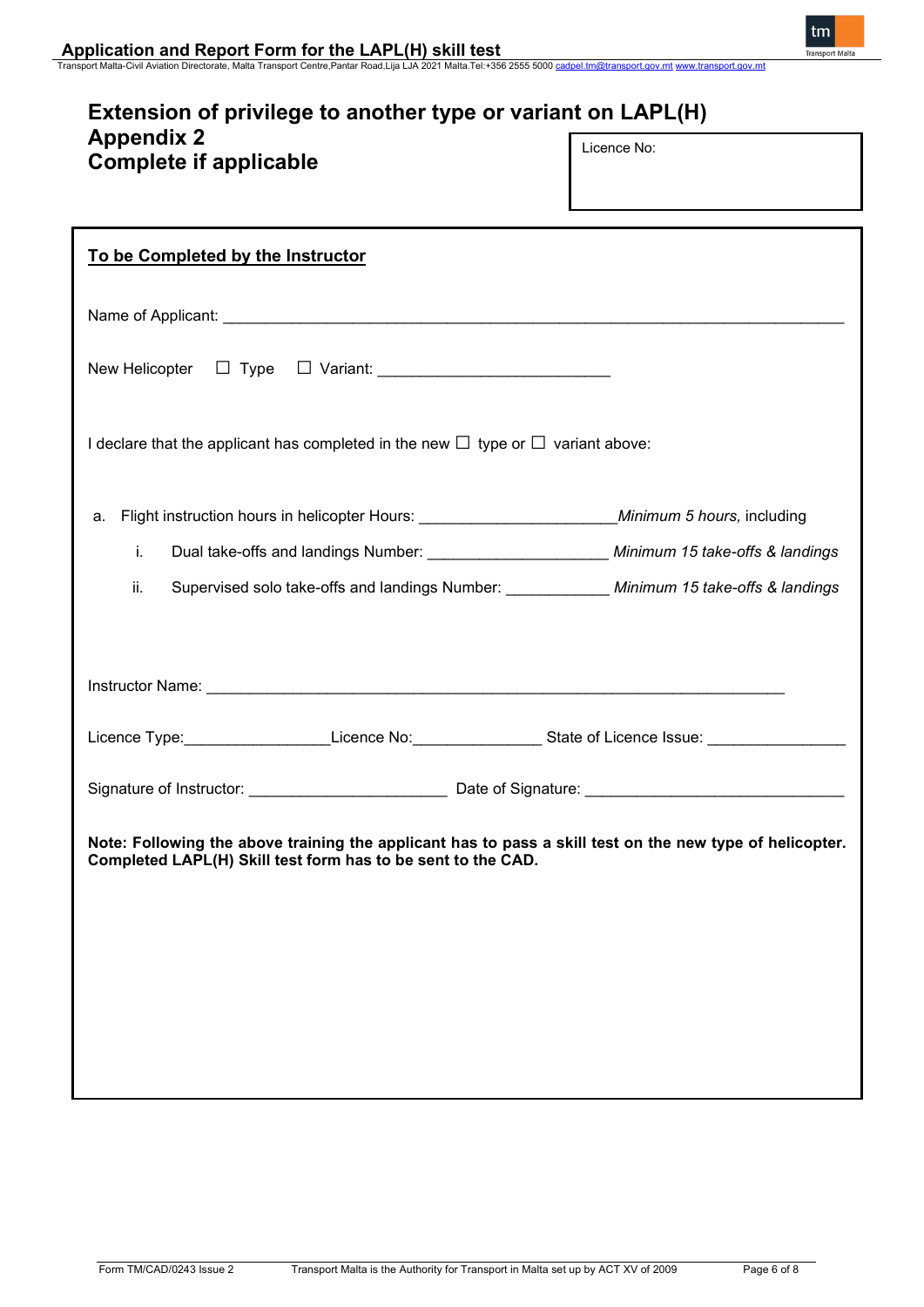e, Malta Transport Centre,Pantar Road,Lija LJ.

**Office use Only**

 $(1)$ 

 $(2)$ 

 $\circledS$ 

 $\bigoplus$ 

 $\circledS$ 

 $\circledS$ 

 $(7)$ 

 $\circledR$ 

 $\left( 9\right)$ 

(10)

# **Submission Instructions**

# **Documents Required:**

- 1. A copy of the Malta ID Card (both sides) or Passport [Original has to be presented before licence is collected]
- 2. A copy of the Medical Certificate [Original has to be presented before licence is collected]
- 3. Log Book All flight instruction / ground instruction / under supervision flight entries must be signed by the instructor
- 4. A copy of the LAPL(H)Theoretical Knowledge Examination Results [If not issued by Transport Malta original has to be presented before licence is collected]
- 5. Copy of RT Examiner authorisation if not issued by Transport Malta
- 6. Copy of ATO Approval Certificate if not issued by Transport Malta
- 7. Copy of Examiner Certificate if not issued by Transport Malta
- 8. Copy of Language Proficiency Certificate
- 9. Copy of any licence for which credit is claimed [Original has to be presented before licence is collected]
- 10. Copy of Course Completion Certificate [if applicable]

# **It is important to send all the documents to avoid a delay in the issue of the licence.**

**Fee**: The applicable fee in the Malta Air Navigation Order / Scheme of Charges on the Transport Malta website has to be submitted with the application.

**Queries**: If you need additional information send an email to [cadpel.tm@transport.gov.mt](mailto:cadpel.tm@transport.gov.mt) to the attention of **Personnel Licensing Section, Civil Aviation Directorate** giving your contact telephone number.

**Send completed form to**: Transport Malta-Civil Aviation Directorate, Malta Transport Centre, Pantar Road, Lija LJA 2021 Malta.